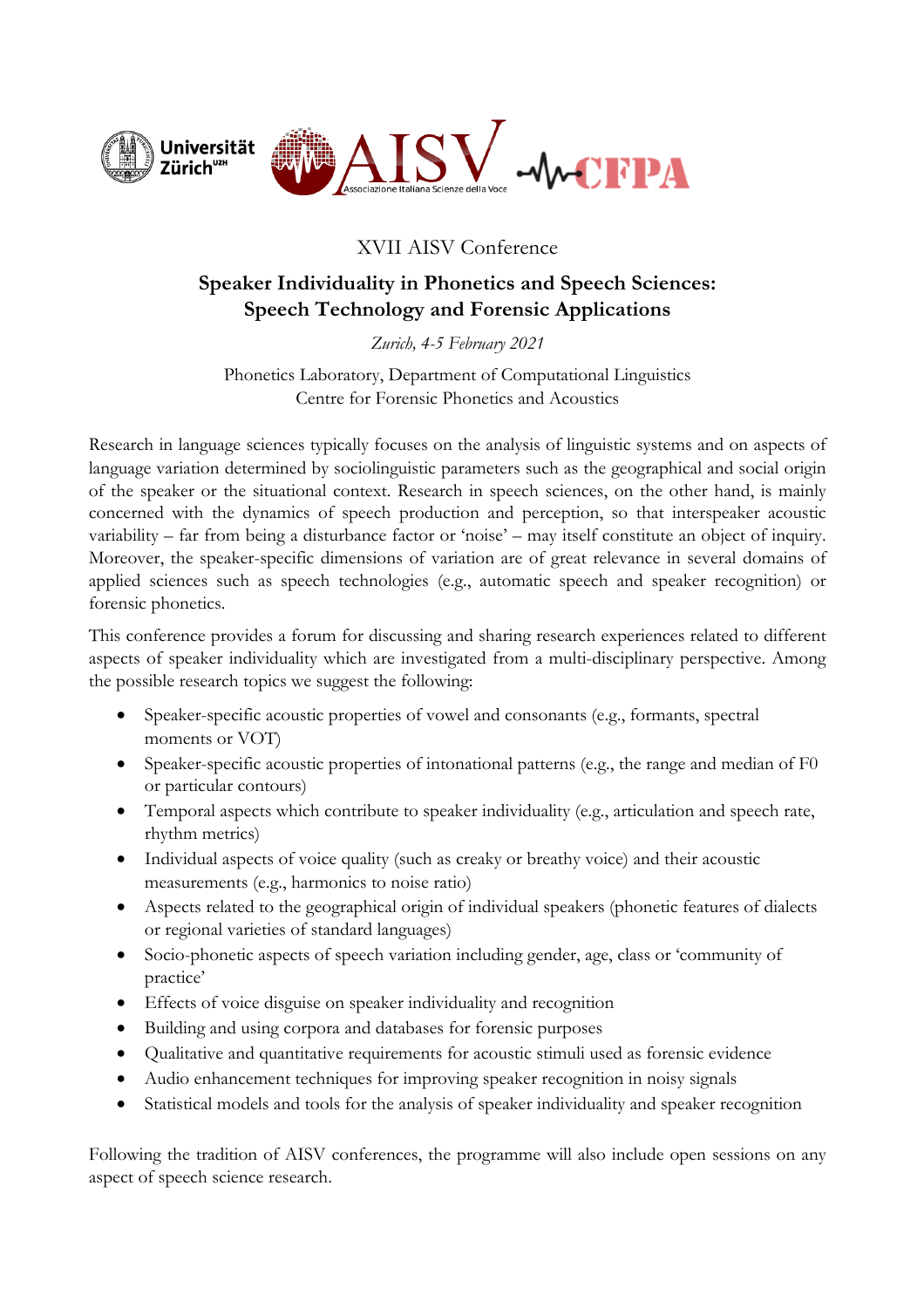#### **Invited speakers**

KIRSTY MCDOUGALL, University of Cambridge (UK) https://www.mmll.cam.ac.uk/dr-kirsty-mcdougall HELEN FRASER, University of New England (New South Wales – Australia) https://helenfraser.com.au

### **Satellite workshop**

The conference will be preceded by a half-day satellite workshop on automatic and semi-automatic procedures of speaker recognition, held by MICHAEL JESSEN (Bundeskriminalamt, Wiesbaden – Germany).

#### **Round table**

At the end of the conference a round table on *Current trends and issues in forensic phonetics research* will be moderated by PETER FRENCH (University of York, UK). Round table participants are: VOLKER DELLWO (University of Zurich, CH), HELEN FRASER (University of New England, Australia), MICHAEL JESSEN (BKA Wiesbaden, D), KIRSTY MCDOUGALL (University of Cambridge, UK) and LUCIANO ROMITO (Università della Calabria, I).

#### **Abstract submission**

Authors are invited to submit abstracts by 20 September 2020. Abstracts can be written in Italian or in English and should be limited to 1000-1500 words (references excluded). The whole abstract, including references and figures should not exceed two A4 pages.

Abstracts should be anonymous and submitted in PDF format only through *EasyChair* following the procedure indicated on the conference website (available from 15 July 2020).

Both oral and poster presentations are possible: Authors may express their preference (the final decision will be taken, however, by the organising committee).

Full papers must be submitted by 16 May 2021. Please note that the acceptance of the abstract does not necessarily entail the publication of the paper in the *Studi AISV* series. Further information will follow soon.

#### **Presentations**

Oral presentations will be limited to 15–20 minutes, followed by a short discussion. Slides should be prepared in \*.ppt or \*.pdf format. Poster presentations will be introduced by a *poster slam* session during which authors will present their research in one minute. Posters should be printed in A0 format (841mm  $\times$  1189mm) and in portrait orientation.

The languages of the conference are Italian and English. We invite authors to write their posters and presentation slides in English in order to facilitate the discussion among all participants.

#### **Important dates**

Abstract submission: 20 September 2020

Notification of acceptance: 30 October 2020

Conference dates: 4-5 February 2021

Full paper submissions: 16 May 2021